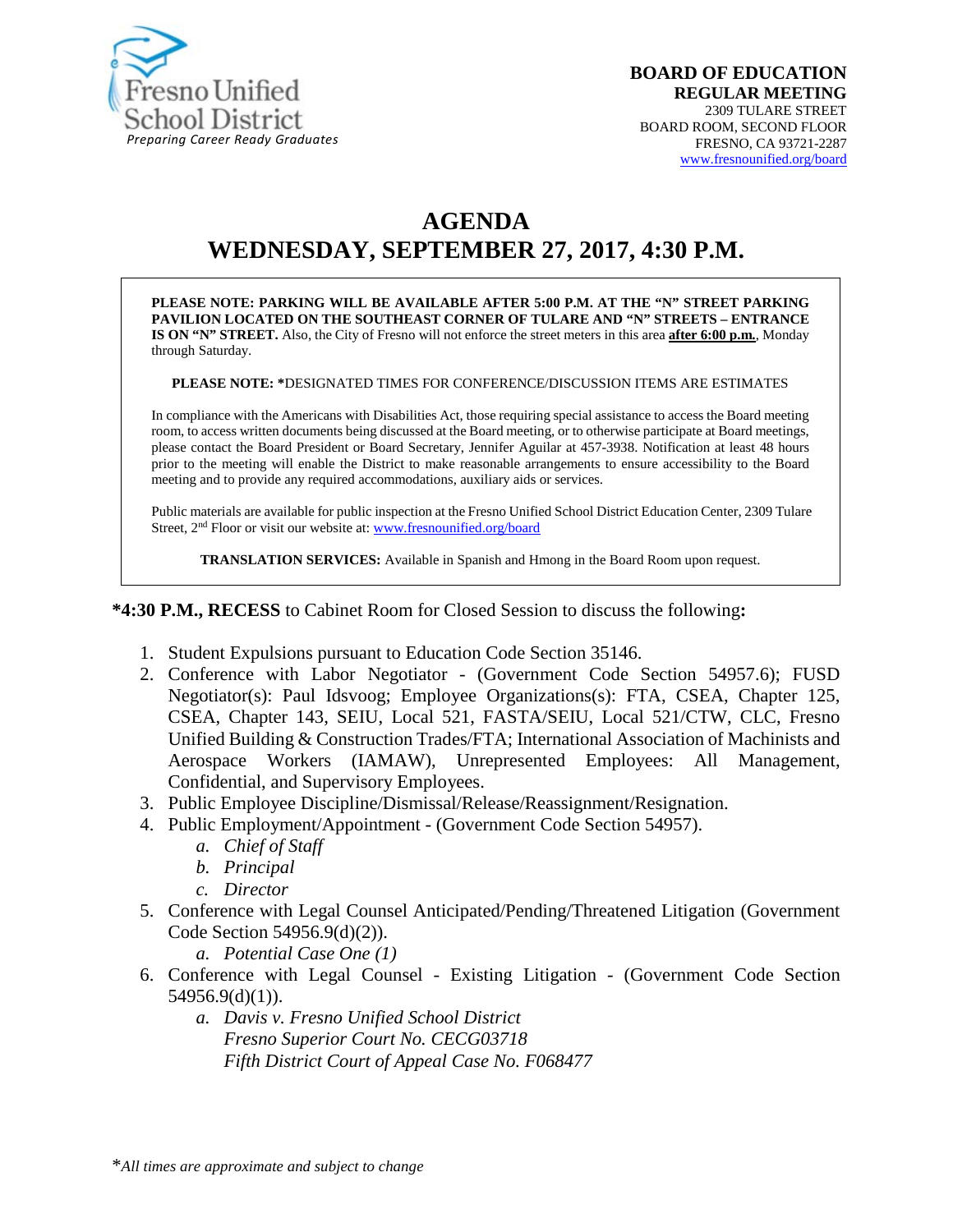### **5:30 P.M., RECONVENE** and report action taken during Closed Session, if any.

# **PLEDGE OF ALLEGIANCE**

Rosie Estrada, a parent that has had a positive impact at Muir Elementary will lead the flag salute.

### **APPROVE Minutes**

Included in the Board binders are the draft minutes for the June 8, 2017 Special Board Meeting and June 14, 2017 Regular Meeting. The Superintendent recommends approval. Contact person: Robert G. Nelson, telephone 457-3884.

# **HEAR Reports from Student Board Representatives**

An opportunity is provided to hear comments/reports from Student Board Representatives from Edison High School. Contact person: Kim Mecum, telephone 457-3731.

# **HEAR Report from Superintendent**

ALL CONSENT AGENDA items are considered to be routine by the Board of Education and will be enacted by one motion. There will be no separate discussion of items unless a Board member so requests, in which event, the item(s) will be considered following approval of the Consent Agenda.

# **A. CONSENT AGENDA**

# **A-1, APPROVE Personnel List**

Included in the Board binders is the Personnel List, Appendix A, as submitted. The Superintendent recommends approval. Contact person: Paul Idsvoog, telephone 457-3548.

# **A-2, ADOPT Findings of Fact and Recommendations of District Administrative Board**

The Board of Education received and considered the Findings of Fact and Recommendations of District Administrative Panels resulting from hearings on expulsion and readmittance cases conducted during the period since the September 13, 2017 Regular Board meeting. The Superintendent recommends adoption. Contact person: Kim Mecum, telephone 457-3731.

# **A-3, APPROVE Agreement with Fresno Pacific University Center for Peacemaking**

The implementation of a comprehensive Community Justice Conferencing program to address specific misdemeanor criminal offenses committed by students. The program will include family group conferencing, victim offender mediation, and restitution. The program aims to empower victims, increase student offender accountability, and promote school safety. The Superintendent recommends approval. Fiscal impact: Sufficient funds in the amount of \$96,000 are available in the Prevention & Intervention-Restorative Practices budget. Contact person: Kim Mecum, telephone 457-3731.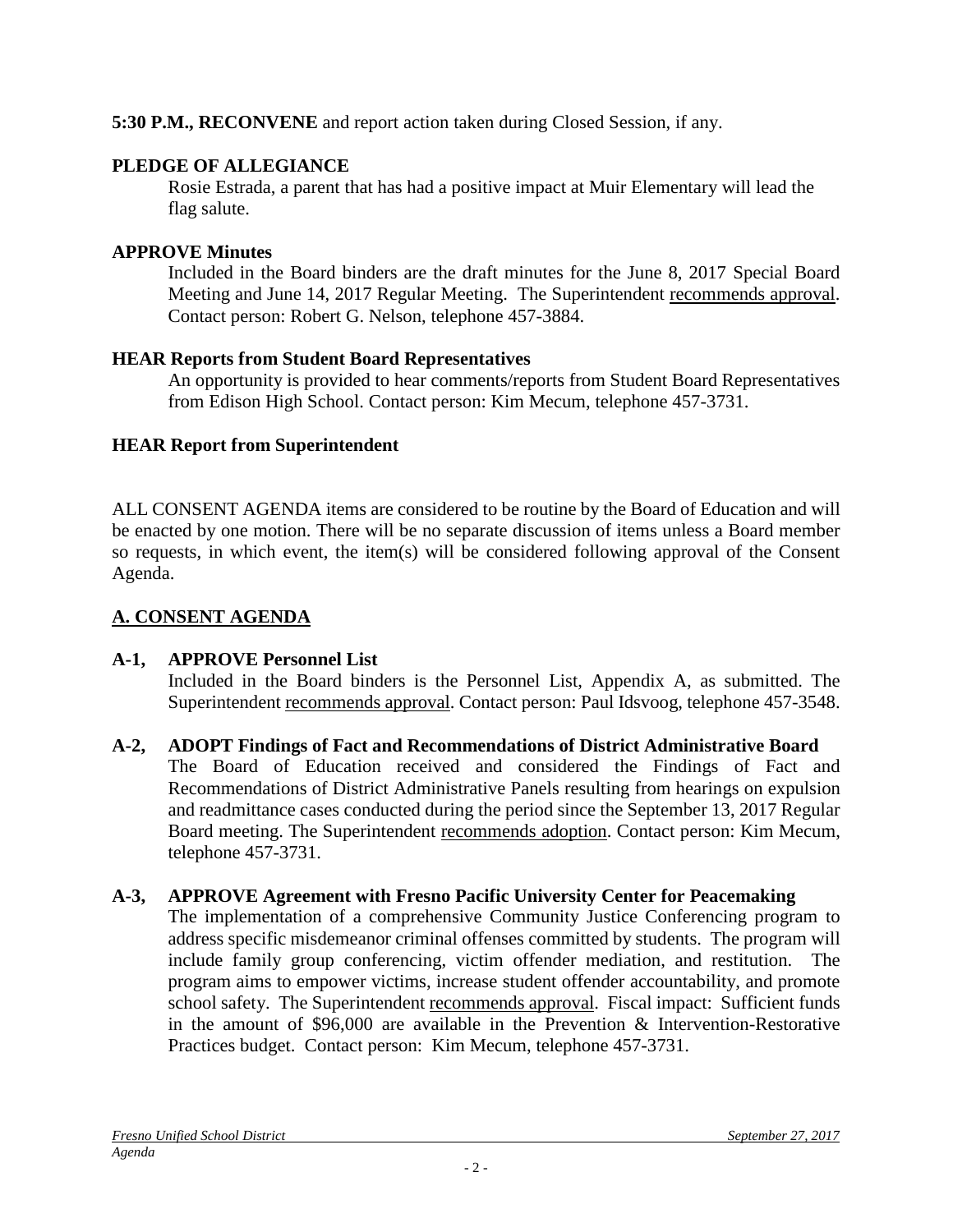#### **A. CONSENT AGENDA** - *continued*

#### **A-4, APPROVE Award of Request for Proposal 17-35, United States Department of Agriculture Commodity Processed Food Products**

Included in the Board binders is information on Request for Proposal (RFP) 17-35 to establish firm pricing for USDA commodity processed beef, chicken, fish and pork products such as beef patties, chicken nuggets, fish sticks, pulled pork and enchiladas served by the district in the National School Breakfast and Lunch programs. The bid is for a one-year term price agreement with the option to extend for two additional one-year periods.

This is a line item award. Staff recommends award to the lowest responsive, responsible bidders:

| Advance Pierre Inc.        | (Cincinnati, OH)  | \$<br>190,729   |
|----------------------------|-------------------|-----------------|
| Brookwood Farms Inc.       | (Siler City, NC)  | \$<br>66,000    |
| Cargill Kitchen Solutions  | (Monticello, MN)  | \$<br>277,434   |
| Conagra Brands Inc.        | (Troy, OH)        | \$<br>270,325   |
| <b>Integrated Foods</b>    | (Gardena, CA)     | \$<br>844,555   |
| <b>JTM</b> Provisions Inc. | (Harrison, OH)    | \$<br>352,975   |
| Land O Lakes               | (Arden Hills, MN) | \$<br>13,320    |
| Red Gold LLC.              | (Elwood, IA)      | \$<br>198,154   |
| Rose & Shore               | (Vernon, CA)      | \$<br>3,980     |
| Schwan's Food Service Inc. | (Marshall, MN)    | \$<br>582,030   |
| Smuckers Food Service Inc. | (Orrville, OH)    | \$<br>271,680   |
| <b>Trident Seafoods</b>    | (Seattle, WA)     | \$<br>95,700    |
| Tyson Foods Inc.           | (Springdale, AR)  | \$<br>1,022,539 |
| Wawona Foods               | (Clovis, CA)      | \$<br>65,000    |

The Superintendent recommends approval. Fiscal impact: \$4,254,417 is available in the Food Services budget. Contact person: Karin Temple, telephone 457-3134.

#### **A-5, APPROVE Provisional Internship Permits**

Included in the Board binders are Provisional Internship Permit (PIP) recommendations to rehire or hire upon Board approval. The Superintendent recommends approval. Fiscal impact: There is no fiscal impact to the district. Contact person: Paul Idsvoog, telephone 457-3548.

### **A-6, DENY Claim #17-0825-0281**

Included in the Board binders is a Claim for Damages by Jake Arax, case #17-0825-0281. The Superintendent recommends that the Claim be denied and the matter referred to the district's Director of Benefits and Risk Management for further handling. Fiscal impact: There is no fiscal impact to the district at this time. Contact person: Ruth F. Quinto, telephone 457-6226.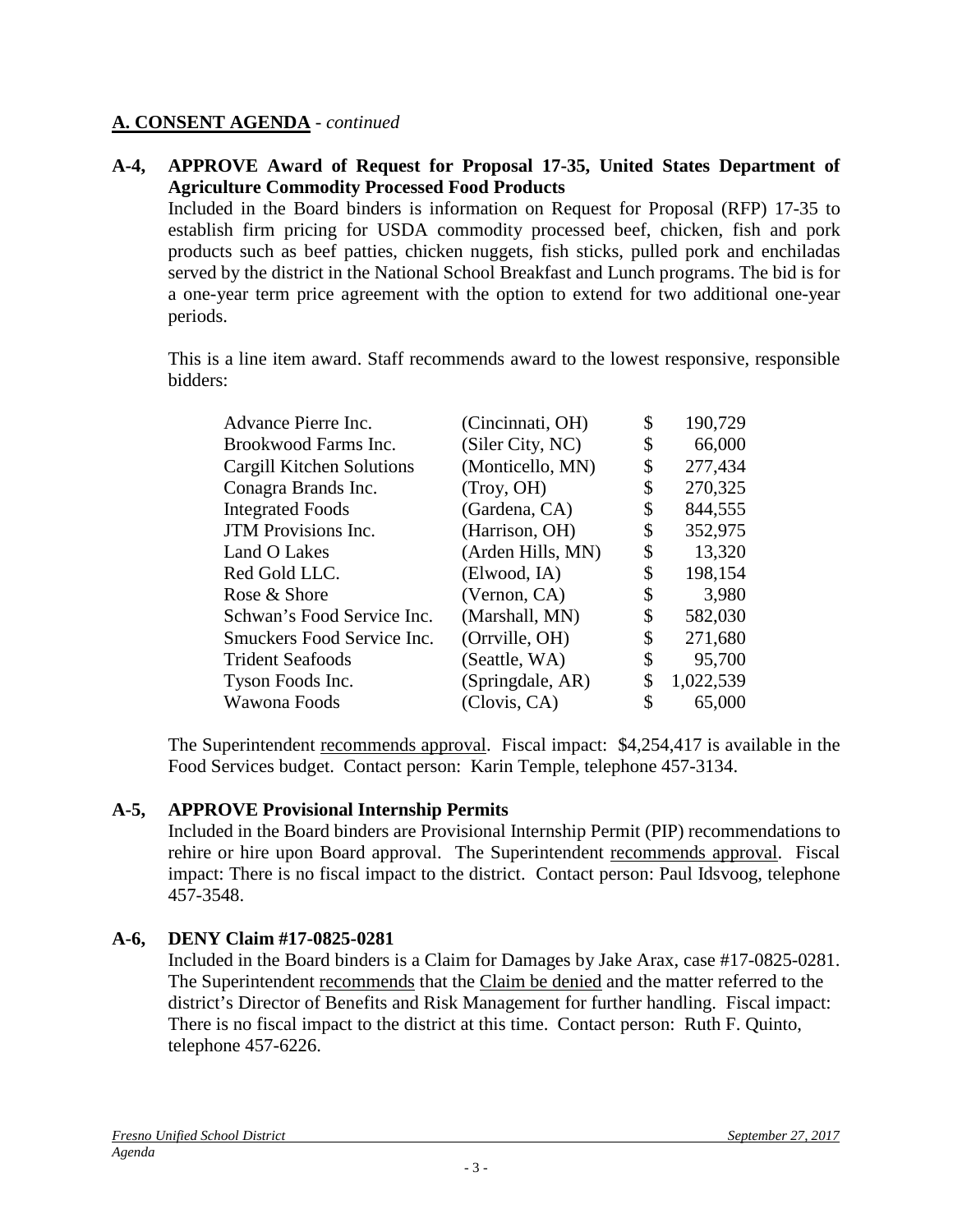#### **A. CONSENT AGENDA** - *continued*

#### **A-7, RATIFY Grant Funds from California Department of Education for Supporting Inclusive Practices Project for Fiscal Year 2017/18**

Ratification is requested to accept a \$20,000 grant from the California Department of Education (CDE) to participate in the statewide Supporting Inclusive Practices (SIP) project for the 2017/18 school year. The SIP project goals will focus on building, implementing, sustaining, and scaling up programs to increase inclusion of students with disabilities in the least restrictive environment, grades preschool through third. The Superintendent recommends ratification. Fiscal impact: The potential grant award is \$20,000. Contact person: Kim Mecum, telephone 457-3137.

#### **A-8, RATIFY Change Orders for the Projects Listed Below**

Included in the Board binders is information on Change Orders for the following projects:

#### **Bid 16-09, Baird Middle School Classroom Wing Addition**

| Change Order 3: | \$31,374 |
|-----------------|----------|
| Change Order 4: | \$11,884 |

**Bid 16-31, Turner Elementary School New Classroom and Administration Buildings** Change Order 3 (New Buildings): \$ 71,309

The Superintendent recommends ratification. Fiscal impact: \$114,567 is available in the Measure Q Fund. Contact person: Karim Temple, telephone 457-3134.

### **END OF CONSENT AGENDA (ROLL CALL VOTE)**

### **UNSCHEDULED ORAL COMMUNICATIONS**

Individuals who wish to address the Board on topics within the Board's subject matter jurisdiction, but **not** listed on this agenda may do so at this time. While all time limitations are at the discretion of the Board President, generally members of the public will be limited to a maximum of three (3) minutes per speaker for a total of thirty (30) minutes of public comment as designated on this agenda. Any individual who has not had an opportunity to address the Board during this initial thirty (30) minute period may do so at the end of the meeting after the Board has addressed all remaining items on this agenda. Individuals with questions on school district issues may submit them in writing. The Board will automatically refer to the Superintendent any formal requests that are brought before them at this time. The appropriate staff member will furnish answers to questions. Please note that if you wish to address the Board on an agenda item, you should do so when that specific item is called.